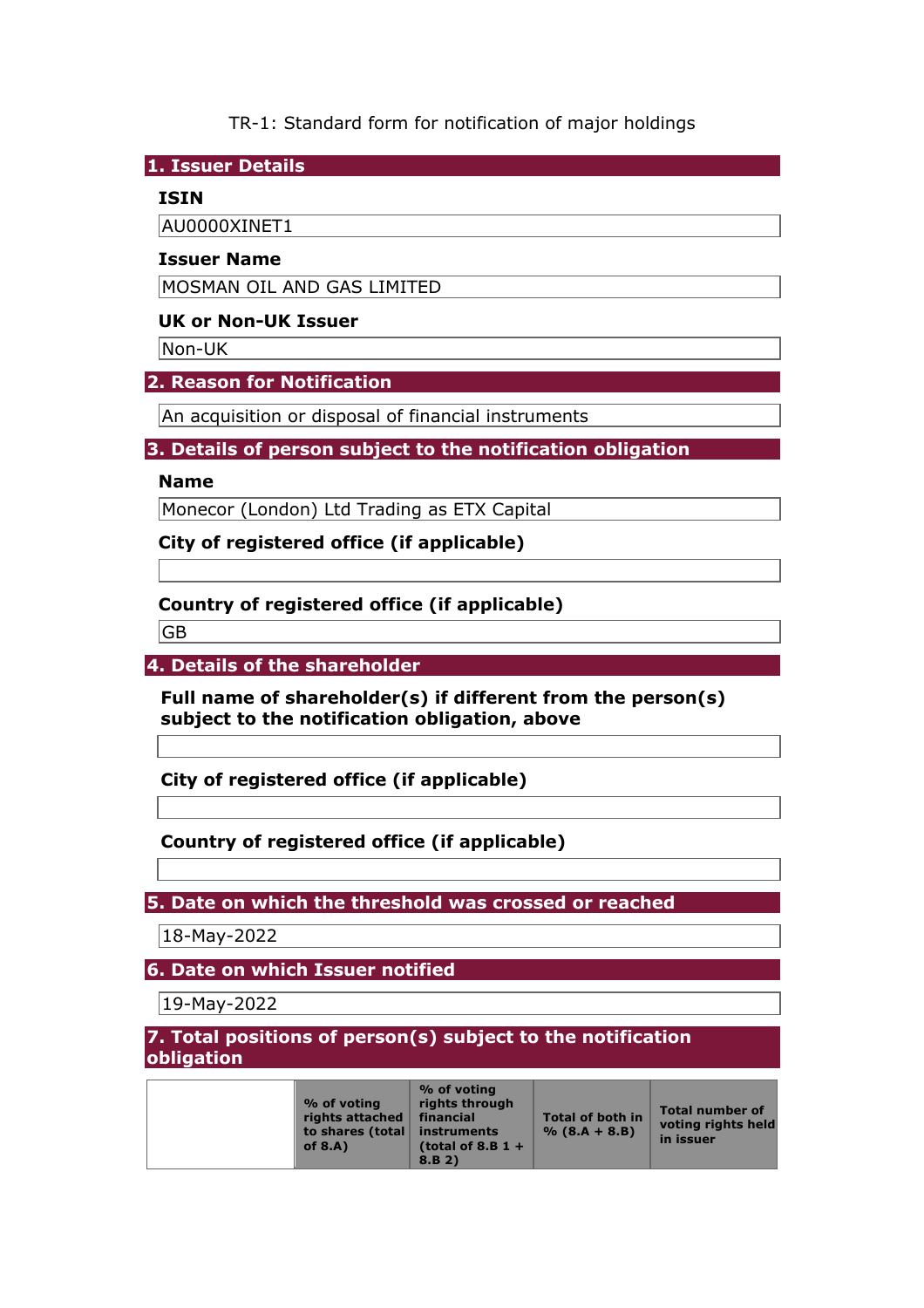| Resulting<br>situation on<br>the date on<br>which<br>threshold was<br>crossed or<br>reached | 3.763000 | 9.727000 | 13.490000 | 704196970 |
|---------------------------------------------------------------------------------------------|----------|----------|-----------|-----------|
| Position of<br>previous<br>notification (if<br>applicable)                                  | 3.763300 | 0.555600 | 4.318900  |           |

### **8. Notified details of the resulting situation on the date on which the threshold was crossed or reached**

### **8A. Voting rights attached to shares**

| <b>Class/Type of</b><br>shares ISIN<br>code(if possible) | Number of direct<br>voting rights<br>(DTR5.1) | Number of<br>indirect voting<br>rights (DTR5.2.1) | % of direct voting<br>rights (DTR5.1) | $\%$ of indirect<br>voting rights<br>(DTR5.2.1) |
|----------------------------------------------------------|-----------------------------------------------|---------------------------------------------------|---------------------------------------|-------------------------------------------------|
| AU0000XINET1                                             | 196446970                                     |                                                   | 3.763000                              |                                                 |
| Sub Total 8.A                                            | 196446970                                     |                                                   | 3.763000%                             |                                                 |

### **8B1. Financial Instruments according to (DTR5.3.1R.(1) (a))**

| <b>Type of financial</b><br>instrument | date | <b>period</b> | Number of voting rights that<br><b>Expiration Exercise/conversion may be acquired if the</b><br>instrument is<br>exercised/converted | $%$ of<br>votina<br>rights |
|----------------------------------------|------|---------------|--------------------------------------------------------------------------------------------------------------------------------------|----------------------------|
| Sub Total 8.B1                         |      |               |                                                                                                                                      |                            |

### **8B2. Financial Instruments with similar economic effect according to (DTR5.3.1R.(1) (b))**

| <b>Type of</b><br>financial<br>instrument | <b>Expiration date</b> | <b>Exercise/conversion Physical or Number of</b><br>period | cash | settlement voting rights | $\%$ of voting<br>rights |
|-------------------------------------------|------------------------|------------------------------------------------------------|------|--------------------------|--------------------------|
| <b>CFD</b>                                | 30/11/2023             |                                                            | Cash | 507750000 9.727000       |                          |
| Sub Total 8.B2                            |                        |                                                            |      |                          | 507750000 9.727000%      |

#### **9. Information in relation to the person subject to the notification obligation**

1. Person subject to the notification obligation is not controlled by any natural person or legal entity and does not control any other undertaking(s) holding directly or indirectly an interest in the (underlying) issuer.

| threshold<br>threshold<br>notifiable threshold |
|------------------------------------------------|
|------------------------------------------------|